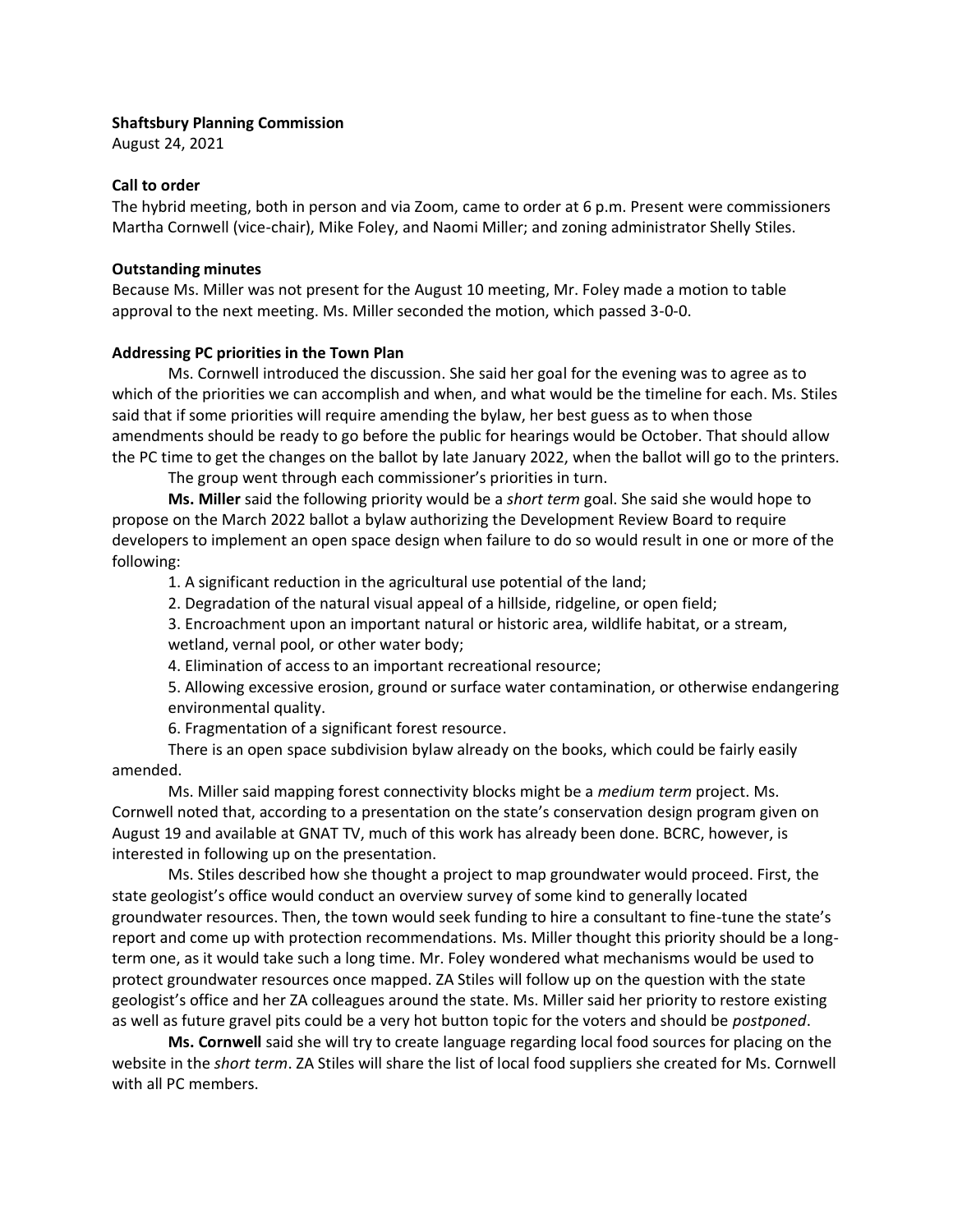Ms. Cornwell said she discussed food scrap recycling with Michael Batcher of the BCRC and the Bennington County Solid Waste Alliance (BCSWA). She learned that Casella already collects food wastes from businesses, schools, and apartment complexes with four or more apartments. She said the BCSWA's website had a lot of excellent information, which could be turned into a pamphlet for those especially interested in food waste recycling. Mr. Foley said a Casella worker at Sunderland said Casella breaks open each garbage bag, to sort the contents, so maybe organics thrown in the garbage are already being sequestered. Mr. Foley says he thinks the issue is instead enforcement; he has seen businesses throw out food wastes with their other trash. Ms. Cornwell said representatives David Durfee and Kathleen James are working on legislation to reduce waste by making packaging the producer's responsibility. Food waste recycling is a *medium term* priority for Ms. Cornwell.

Ms. Cornwell said her priority to inventory all trails should be *postponed*.

**Mr. Foley** said he liked the idea putting information about Efficiency Vermont on a signboard to be placed on 7A at Buck Hill.

Mr. Foley put in a call to the Town Administrator about a bike path on 7A, which will be rebuilt in the near future.

Mr. Foley thought we should put out a sign on Route 7A at Buck Hill Road directing travelers to Howard Park. ZA Stiles will send him contact information for the Vtrans District 1 technician, who may be able to help with information on how to apply for such a sign.

Mr. Foley will review information sent out regarding permit amendments and lead the discussion of it at the next meeting. ZA Stiles will send that information out again.

**Mr. Williams** hopes to revise the subdivision regulations. ZA Stiles will ask Jim Sullivan at BCRC is he might join us in late October to discuss how we might do that without the help of a Municipal Planning Grant (MPG).

# **Scheduling action plan items**

ZA Stiles will send out the schedule for revising bylaw language.

### **Updates on outstanding PC projects**

ZA Stiles said review of the boundary line adjustment and kennel bylaw is stalled in the town attorney's office. There are no other outstanding projects.

### **Discussion of meeting agendas**

The September 14 agenda will include the open space bylaw discussion, a discussion of Ms. Cornwell's proposed local foods language for posting on the website, and a discussion of allow the ZA to sign off on permit amendments.

Hereafter, each agenda item will be identified as its short term, midterm, long term status. Hereafter, each meeting will include an update on outstanding items.

Hereafter, Ms. Cornwell will craft the agenda and share it with Mr. Williams and Ms. Stiles two weeks before the meeting.

Ms. Miller moved to enter a trial, four meetings long, in which each agenda item will be assigned a time limit. Mr. Foley seconded the motion, which passed 3-0-0. Ms. Stiles will be the timekeeper.

### **Other business as required.**

Ms. Stiles will look into how we might use this year's MPG program to help with her short term priority item. Rationale? Covid has greatly increased the development pressures in the town.

Mr. Foley moved to adjourn at about 7:15 p.m. Ms. Miller seconded the motion, which passed unanimously.